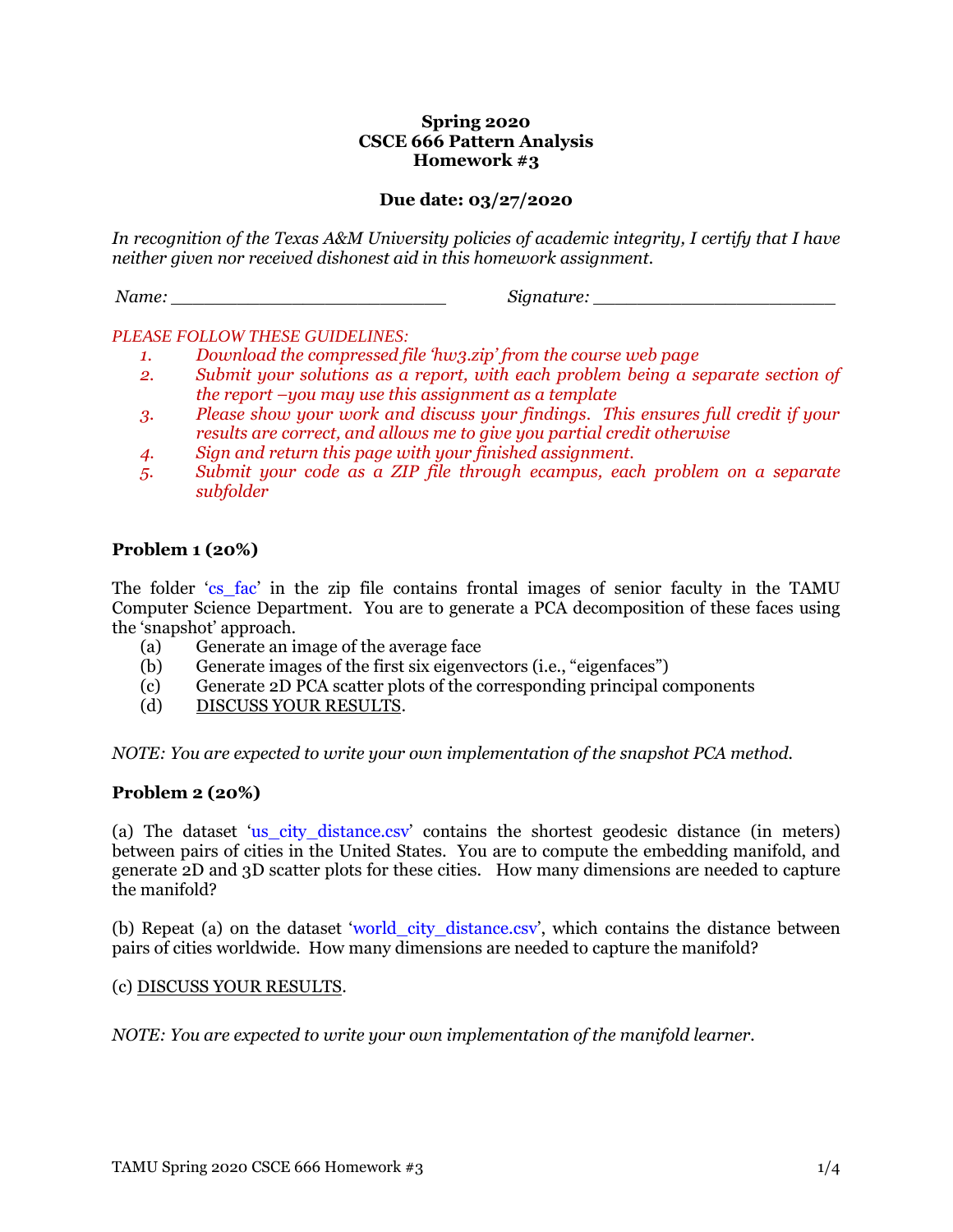# **Problem 3 (20%)**

Using the image 'hw3p3\_im.jpg', perform k-means clustering to vector-quantize pixels according to their RGB color.

- (a) Reconstruct the image using the colors in the codebook for values of *k=1,2,…,10*.
- (b) Generate a color JPEG image for each of the reconstructed images, and save it with the filename *'c1.jpg', c2.jpg', c3.jpg', … 'c10.jpg'*.
- (c) Can you explain which codewords emerge from the image as the codebook length increases?
- (d) Generate a plot that shows the sum-squared-error (SSE) between the reconstructed image and the original image as a function of *k*, the number of clusters. To do so, repeat part (a) several times and, for each *k*, record the clustering that gives the minimum SSE. Can you make sense of this plot? NOTE: You may sub-sample the image (say, 2:1) in order to speed up computations in this part.
- (e) DISCUSS YOUR FINDINGS.

*HINTS: Use the functions 'imread' and 'imagesc' to load and display the image. You may use the function 'reshape' to convert the image into a 2D array of row vectors. Use the function 'dist' to compute the distance between cluster centers and the data points.*

*NOTE: You are expected to code your own implementation of the k-means method.*

# **Problem 4 (40%)**

You are given a dataset containing nutritional content for a large number of food products from the 10 different groups shown in Table 1. Table 2 shows the nutritional information contained on each of the 46 features in the dataset. When you load the data, you will notice that a significant number of entries have a value of -1; this value indicates that the corresponding nutritional feature was not available for the sample in question.

The file  $hw3. zip$  contains the following data files:

- $hw3p4_x1.csv$ : training set (row) vectors
- $hw3p4$   $c1.csv$ : training set labels

You are to:

- (a) Perform feature subset selection to determine a reduced number of features ( $D \le 10$ ) that provide good discriminatory information. You may employ any feature subset selection technique, and any of the classifiers that you have developed in previous homework assignments.
- (a) As in Homework #2, prepare a MATLAB program (please call it  $hw3p4. m$ ) that takes as an argument the name of a CSV file containing test examples (arranged as rows vectors) and generates a class label for each test example. Once you submit your code, I will run it on a separate test set containing my own test data. Your grade will be based on the performance of your classifier on my test set, which will contain a very large number of examples so I can approximate the true error rate. Needless to say, all datasets will be generated from the same distribution.
- (b) DESCRIBE YOUR APPROACH AND DISCUSS YOUR RESULTS. What search technique(s) did you try? What objective function(s) did you try? What classifier(s) did you employ? Which features were selected? How did you determine how many features to settle for? …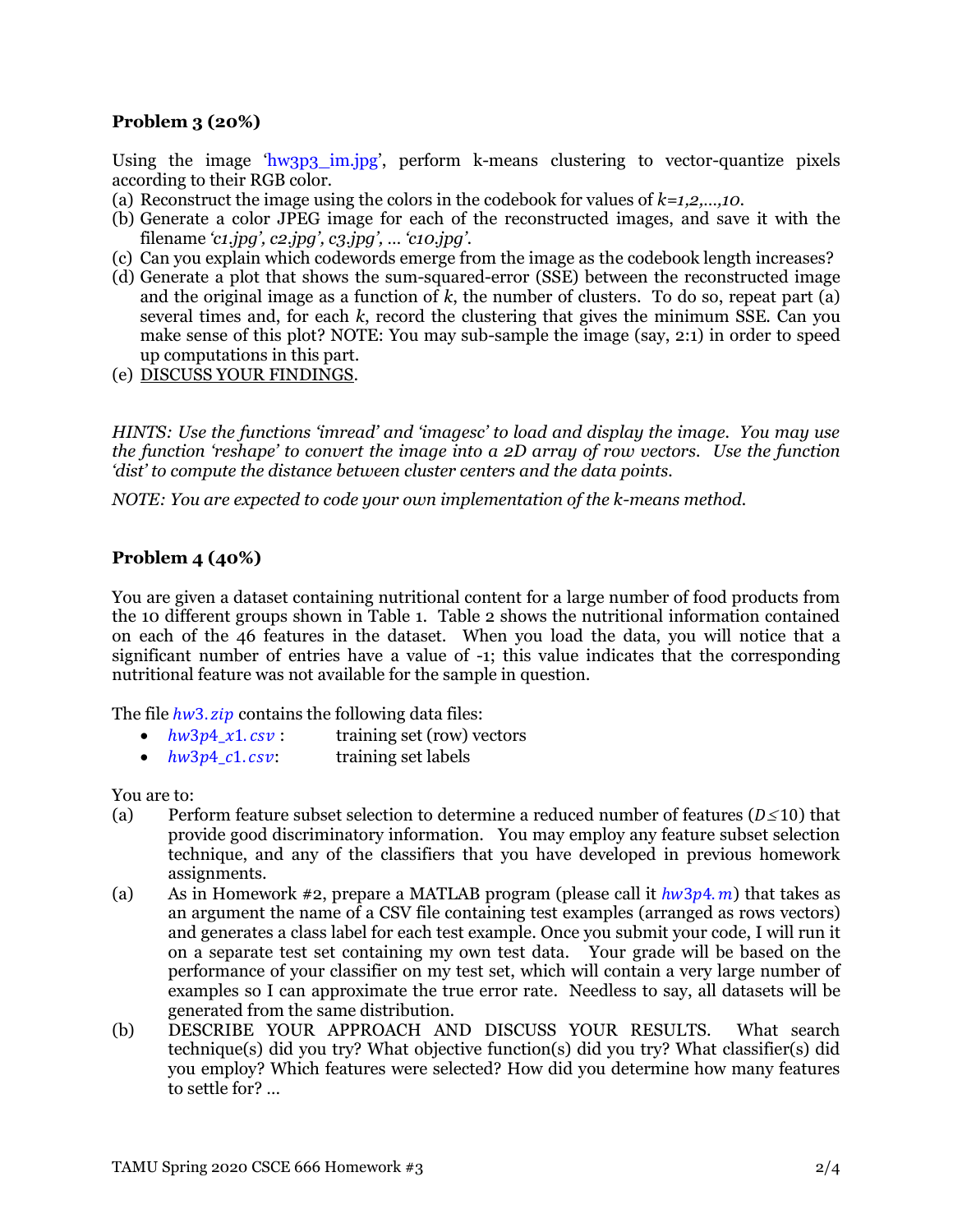NOTES:

- Please submit a single ZIP file (**your\_last\_name.zip**)
- Make sure your code can handle ANY file name for the test set, and ANY number of examples in the test set.
- Make sure your code works. Are all required files included? You will receive no credit if the program returns with an error. I will run your code on *unix.cs.tamu.edu*, so you should test it there before submitting.
- **Your program 'hw3p4.m' should not perform feature subset selection. It should only classify new data using a feature subset you will have previously selected off-line.**
- To facilitate grading, your program should create a CSV file (please call it test *labels.csv*) containing the predicted class labels arranged as a COLUMN VECTOR, one label for each of the examples in the test set. These are the class predictions that I will compare against the true class labels of my test set, which I have kept aside.

| <b>Class label</b> | <b>Description</b>                |  |
|--------------------|-----------------------------------|--|
|                    | <b>Baked Products</b>             |  |
| 2                  | Vegetables and Vegetable Products |  |
| 3                  | Soups, Sauces, and Gravies        |  |
|                    | <b>Sweets</b>                     |  |
| 5                  | <b>Fast Foods</b>                 |  |
|                    | <b>Fruits and Fruit Juices</b>    |  |
|                    | <b>Breakfast Cereals</b>          |  |
| 8                  | <b>Poultry Products</b>           |  |
|                    | <b>Beef Products</b>              |  |
|                    | Lamb, Veal, and Game Products     |  |

Table 1. Class descriptions